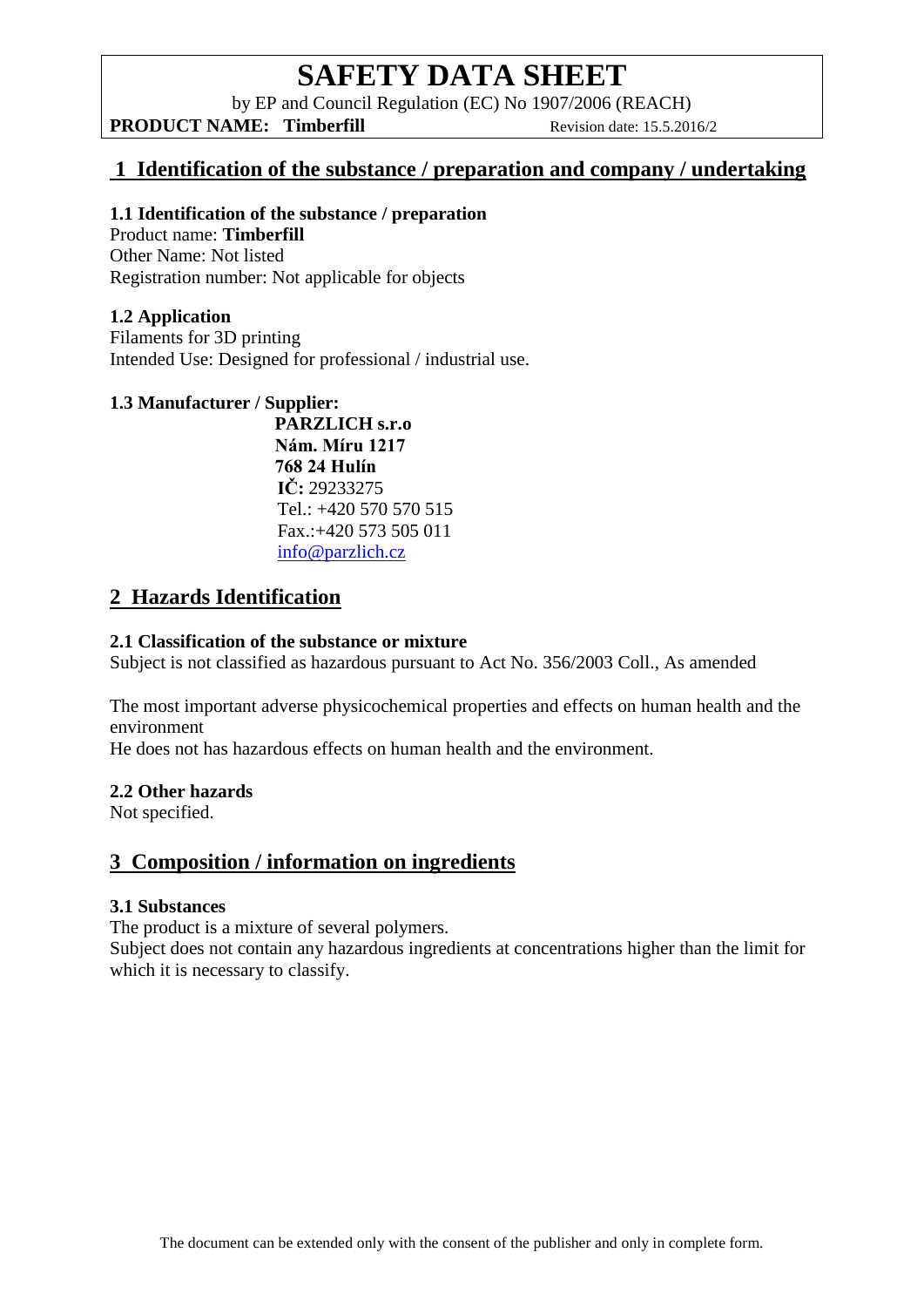by EP and Council Regulation (EC) No 1907/2006 (REACH)

**PRODUCT NAME:** Timberfill Revision date: 15.5.2016/2

# **4 First aid**

## **4.1 Description of first aid**

In case of accident or unconscious, consult a doctor. *Inhalation* Take the victim to fresh air, rest. *Skin Contact* Wash skin with water. In case of contact with molten product, cool the skin rapidly with water and seek medical advice. *Eye Contact:* Not applicable. *Ingestion:* Induce vomiting. Rinse mouth with water. Seek medical advice if necessary.

## **4.2 Most important acute and delayed symptoms and effects**

Symptoms of exposure: respiratory tract irritation, cough.

## **4.3 Indication of any immediate medical attention and special treatment needed**

Treatment: First aid, decontamination, treatment of symptoms.

# **5 Fire fighting measures**

## **5.1 Extinguishing media**

Suitable extinguishing agents used by the surrounding fire - water, foam, carbon dioxide. Unsuitable extinguishing agents: Water with full jet.

## **5.2 Special hazards arising from the substance or mixture**

Combustion products: carbon monoxide (CO), carbon dioxide (CO2), nitrogen oxides (NOx), hydrogen cyanide and water. Escaping vapors condense water. Skin burns caused by molten material must be treated. The course is flammable.

## **5.3 Advice for fire fighters**

Insulated breathing apparatus (EN 137). Contaminated extinguishing water must not be discharged into drains.

## **6 Accidental release measures**

## **6.1 Personal precautions, protective equipment and emergency procedures**

Remove sources of ignition and open flame. Follow the usual measures to prevent forest fires.

## **6.2 Measures for environmental protection**

No special measures are required.

## **6.3 Methods and materials for containment and cleaning up**

Mechanically pouch.

## **6.4 Reference to other sections**

Refer also to the provisions of sections 8 and 13 of this sheet.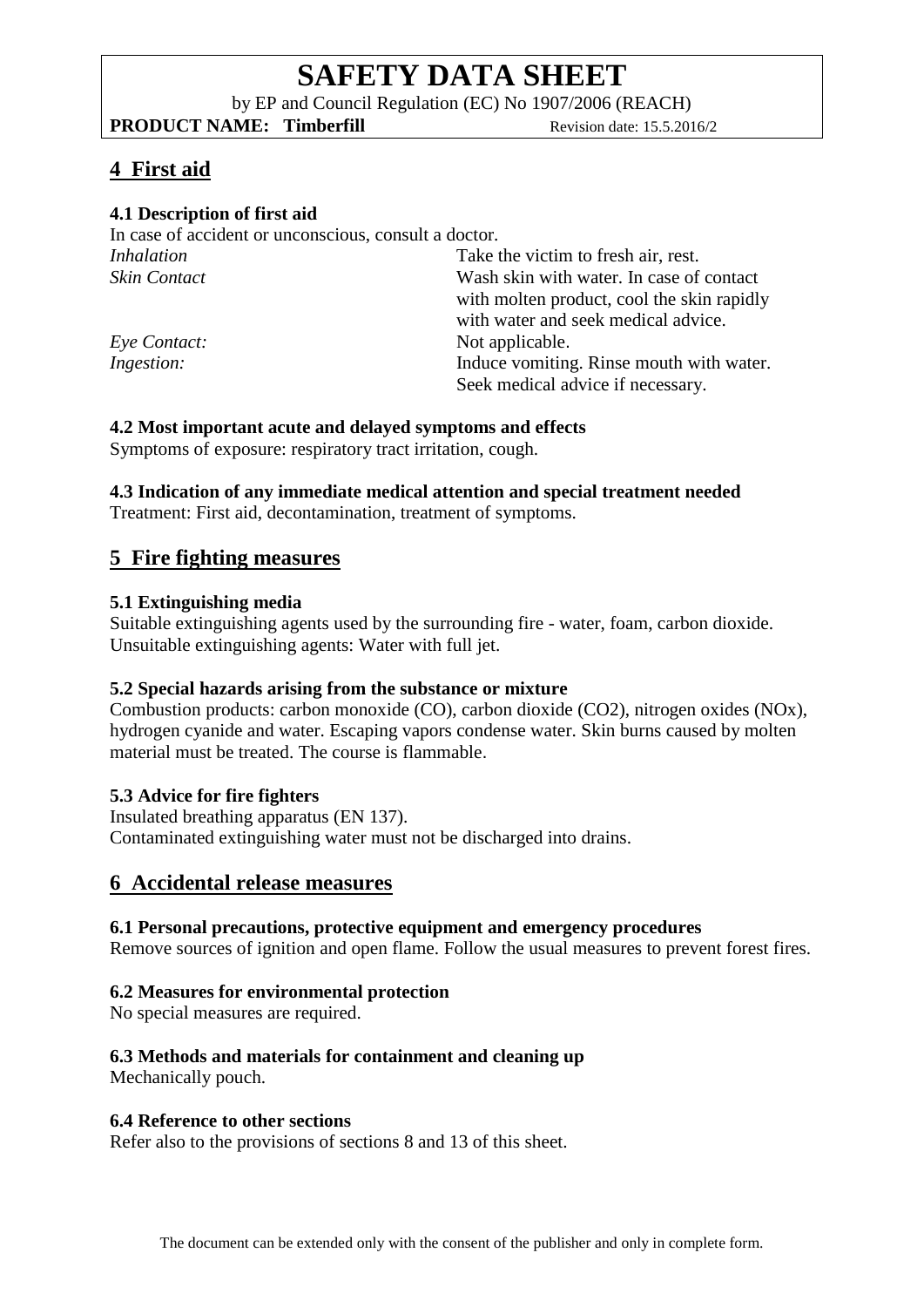by EP and Council Regulation (EC) No 1907/2006 (REACH)

**PRODUCT NAME:** Timberfill Revision date: 15.5.2016/2

# **7 Handling and storage**

## **7.1 Precautions for safe handling**

Avoid generating dust. Flammable product. Follow the usual measures to prevent fires. After completion of work, wash hands and face with soap and water. When using do not eat, drink or smoke.

## **7.2 Conditions for safe storage, including any incompatibilities and mixtures**

Store in dry conditions. Store in original container protected from excessive heat, direct sunlight, dust and condensed water.

## **7.3 Specific end / specific end uses**

Specific application is listed in the instructions for use on the label of the product packaging or in the product documentation.

-

# **8 Exposure controls / personal protection**

8.1 Exposure limits: 8.2 Exposure: 8.2.1 Occupational exposure: 8.2.1.1 Protection Respiratory

8.2.1.2 Protection of hands: 8.2.1.3 Eye protection: 8.2.1.4 Skin protection: 8.2.2 Environmental exposure controls: Technical measures - general and local ventilation, if effective dust extraction, encapsulation During inhalation of dust anti-air respirator, Fire breathing apparatus. protective gloves protective goggles Work clothing, closed shoes

See Act No. 201/2012 Coll. of the Clean Air Act No 254/2001 Sb. the waters. as amended

# **9 Physical and chemici properties**

## **9.1 Information on basic physical and chemical properties**

Appearance: string Odour: none or sweet, wood-like. pH (100 g/l H2O, 20°C): 6 - 7 Melting point/range: 120 - 200 °C. Decomposition Temperature:210°C Ignition point: Not examined Mean/bulk density: 500 - 900 g/cm3. Solubility (H2O, 20°C): Insoluble.

# **10 Stability and reactivity**

## **10.1 Reactivity**

No known reactive substances with which a product could be exposed to during transportation, storage and use.

## **10.2 Chemical stability**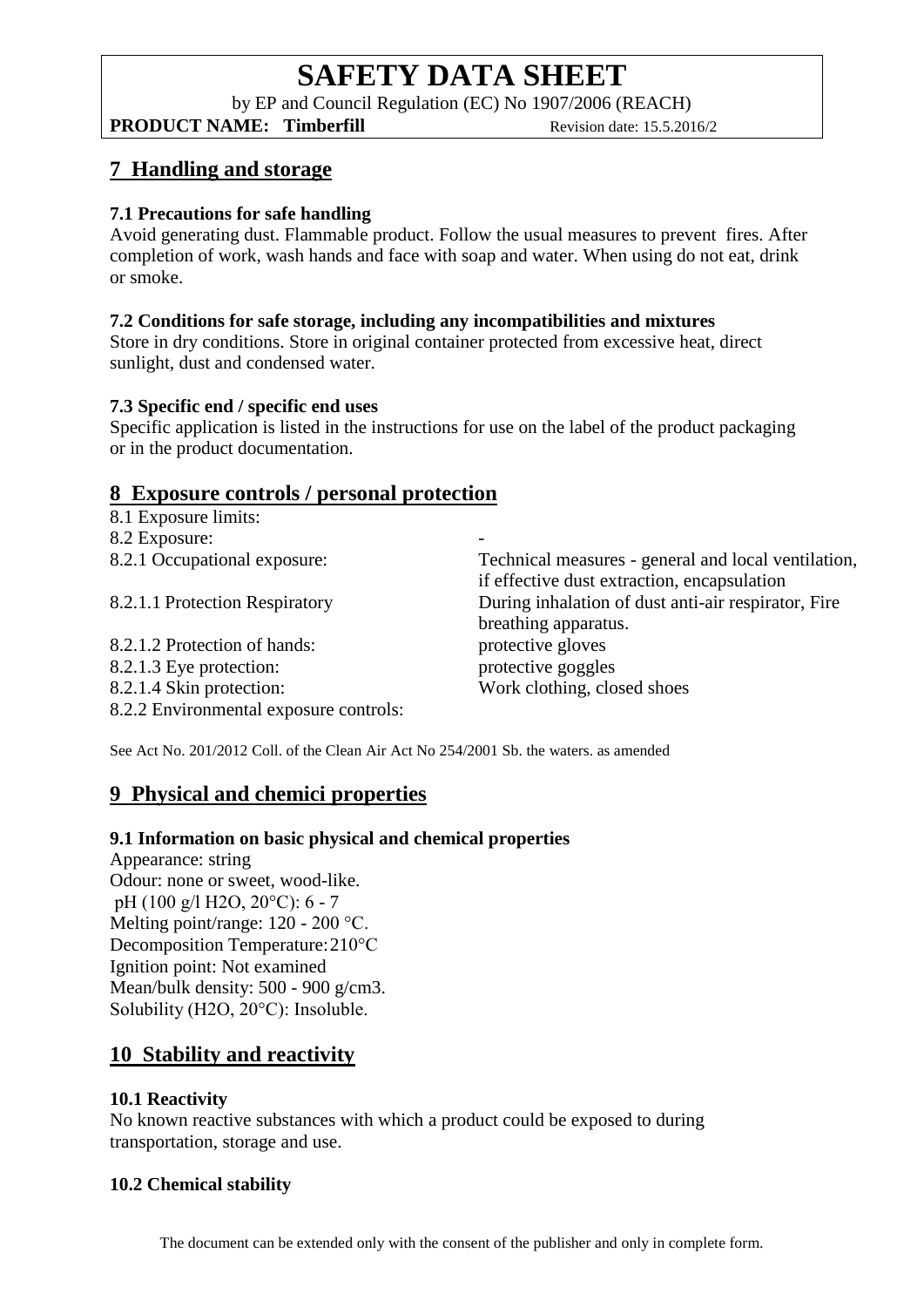by EP and Council Regulation (EC) No 1907/2006 (REACH)

## **PRODUCT NAME:** Timberfill Revision date: 15.5.2016/2

Stable under normal conditions. Hazardous reactions or decomposted substances are not expected.

### **10.3 Possibility of hazardous reactions**

Hazardous polymerization does not arise.

### **10.4 Conditions to avoid**

Heating above the decomposition temperature.

### **10.5 Incompatible materials**

None known.

### **10.6 Hazardous decomposition products**

Thermal decomposition can lead to the escape of irritating gases CO, CO2 and nitrogen oxides.

## **11 Toxicological information**

No known short or long term effects.

## **12 Ecological information**

Inert natural material, no known deleterious effects.

## **13 Disposal considerations**

#### **13.1 Waste treatment methods**

Part numbers of the types of waste classifies the user based on the application of the product and other matters in the catalog of waste.

*Recommended method of disposal for legal entities and natural persons authorized to do business:*

Any unused product and contaminated packaging store in labeled containers for waste collection and labeled waste hand over to the person entitled to dispose of the waste (a specialized company), which is authorized for this activity.

#### **Legislation on waste**

Act No. 185/2001 Coll. on waste, as amended. If this product and its packaging waste, the final user to assign appropriate waste code according to Decree No. 381/2001 Coll. as amended. Act No. 477/2001 Coll. on packaging, as amended.

## **14 Transport information**

Not classified as hazardous for transport.

## **15 Regulatory information**

## **15.1 Safety, health and environmental regulations / legislation specific for the substance or mixture**

The document can be extended only with the consent of the publisher and only in complete form.